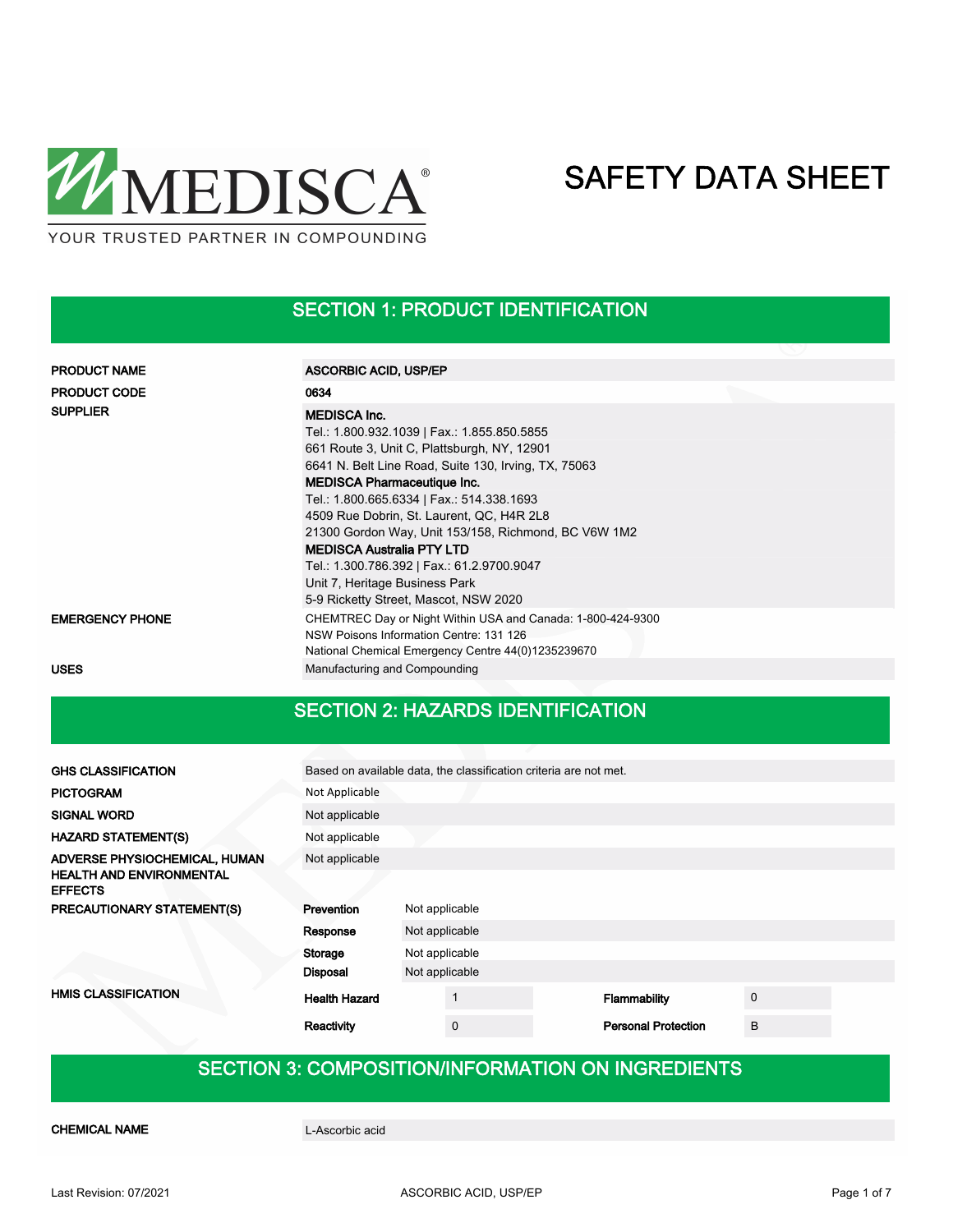

| <b>BOTANICAL NAME</b>       | Not applicable       |                   |                  |             |
|-----------------------------|----------------------|-------------------|------------------|-------------|
| <b>SYNONYM</b>              | Vitamin C            |                   |                  |             |
| <b>CHEMICAL FORMULA</b>     | $C_6H_8O_6$          |                   |                  |             |
| <b>CAS NUMBER</b>           | $50 - 81 - 7$        |                   |                  |             |
| <b>ALTERNATE CAS NUMBER</b> | Not applicable       |                   |                  |             |
| <b>MOLECULAR WEIGHT</b>     | 176.12               |                   |                  |             |
| <b>COMPOSITION</b>          | <b>CHEMICAL NAME</b> | <b>CAS NUMBER</b> | <b>EC NUMBER</b> | % BY WEIGHT |
|                             | <b>ASCORBIC ACID</b> | $50 - 81 - 7$     | 200-066-2        | 100         |

There are no additional ingredients present which, within the current knowledge of the supplier and in the concentrations applicable, are classified as health hazards and hence require reporting in this section. NOTES Chemical family: Carboxylic acid derivative.

### SECTION 4: FIRST-AID MEASURES

| IN CASE OF EYE CONTACT      | Flush with copious amounts of water for 15 minutes, separating eyelids with fingers. If irritation persists seek<br>medical aid. |
|-----------------------------|----------------------------------------------------------------------------------------------------------------------------------|
| IN CASE OF SKIN CONTACT     | Wash with soap & water for 15 minutes. If irritation persists seek medical aid.                                                  |
| <b>IF SWALLOWED</b>         | Call a physician. Wash out mouth with water. Do not induce vomiting without medical advice.                                      |
| <b>IF INHALED</b>           | Remove to fresh air. If not breathing, give artificial respiration. If breathing is difficult, give oxygen. Call a<br>physician. |
| <b>SYMPTOMS AND EFFECTS</b> | Not expected to present a significant hazard under anticipated conditions of normal use.                                         |

### SECTION 5: FIREFIGHTING MEASURES

| <b>SPECIFIC HAZARDS ARISING FROM</b><br><b>THE CHEMICAL</b>            | Not applicable.                                                                                                                                                                            |
|------------------------------------------------------------------------|--------------------------------------------------------------------------------------------------------------------------------------------------------------------------------------------|
| <b>FLAMMABLE PROPERTIES</b>                                            | May be combustible at high temperature.                                                                                                                                                    |
| <b>HAZARDOUS COMBUSTION PRODUCTS</b>                                   | Under fire conditions, hazardous fumes will be present.                                                                                                                                    |
| <b>SUITABLE &amp; UNSUITABLE</b><br><b>EXTINGUISHING MEDIA</b>         | <b>Small fire:</b> dry chemical, CO <sub>2</sub> or water spray. Large fire: dry chemical, CO <sub>2</sub> , alcohol resistant foam or water<br>spray. Do not get water inside containers. |
| <b>PROTECTIVE EQUIPMENT AND</b><br><b>PRECAUTIONS FOR FIREFIGHTERS</b> | Wear self-contained breathing apparatus and protective clothing to prevent contact with skin and eyes.                                                                                     |
| <b>NOTES</b>                                                           | Dust explosion properties Kst: 122 bar.m/s<br>Minimum ignition energy (MIE) – dust cloud : 25 mJ<br>Potential for dust explosion: Moderate explosion severity.                             |

### SECTION 6: ACCIDENTAL RELEASE MEASURES

| PERSONAL PRECAUTIONS                                    | Wear respiratory protection. Avoid dust formation. Avoid breathing vapours, mist or gas. Ensure adequate<br>ventilation. Evacuate personnel to safe areas. Avoid breathing dust. |
|---------------------------------------------------------|----------------------------------------------------------------------------------------------------------------------------------------------------------------------------------|
| <b>METHODS &amp; MATERIAL FOR</b><br><b>CONTAINMENT</b> | On land, sweep or shovel into suitable containers. Minimize generation of dust.                                                                                                  |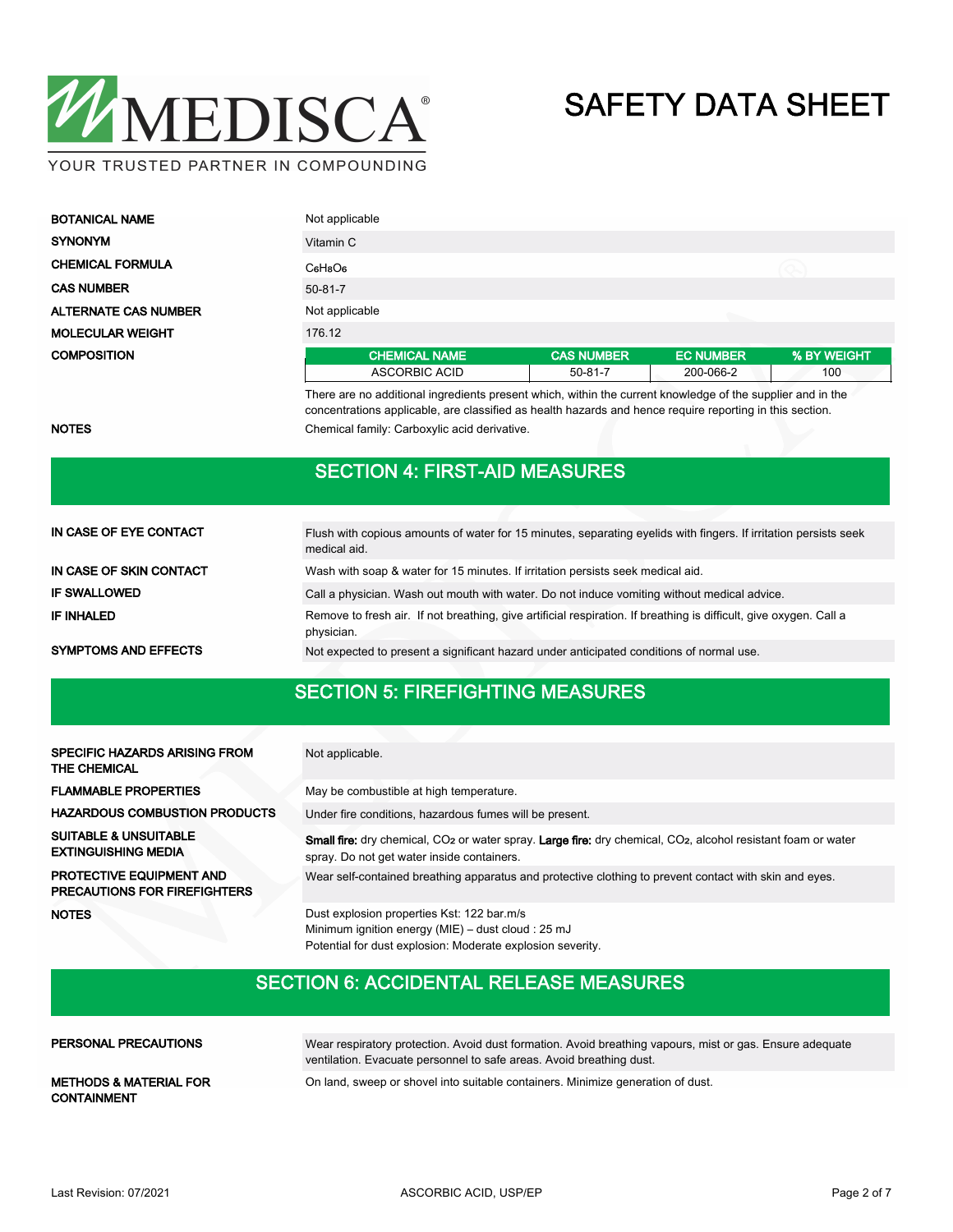

YOUR TRUSTED PARTNER IN COMPOUNDING

#### CLEANUP PROCEDURE

Do not touch damaged containers or spilled material unless wearing appropriate protective clothing. Wear respirator, chemical safety goggles, rubber boots and heavy rubber gloves. Stop leak if you can do it without risk. Prevent entry into waterways, sewers, basements or confined areas. Shut off all sources of ignition. Evacuate the area. If necessary, employ water fog to disperse the vapors. Absorb the matter with compatible vermiculite or other absorbing material. Place in a suitable container and retain for disposal. Ventilate and clean the affected area. Do not flush into sewerage system or to drains.

REFERENCE TO OTHER SECTIONS See Section 7 for information on safe handling. See Section 8 for information on personal protection equipment. See Section 13 for disposal information.

### SECTION 7: HANDLING AND STORAGE

| <b>PRECAUTIONS FOR SAFE HANDLING</b> | Do not inhale. Avoid contact with eyes, skin and clothing. Avoid prolonged or repeated exposure. Wash<br>thoroughly after handling. Store away from incompatible materials, in a well-ventilated area. Eliminate all<br>sources of ignition. Store in accordance with local regulations. Do not store in unlabeled containers.<br>Containers that have been opened must be carefully resealed and kept upright to prevent leakage. Use<br>appropriate containment to avoid environmental contamination. |  |  |  |  |
|--------------------------------------|---------------------------------------------------------------------------------------------------------------------------------------------------------------------------------------------------------------------------------------------------------------------------------------------------------------------------------------------------------------------------------------------------------------------------------------------------------------------------------------------------------|--|--|--|--|
| <b>CONDITIONS FOR SAFE STORAGE</b>   | Store away from incompatible materials, in a well-ventilated area. Eliminate all sources of ignition. Store in<br>accordance with local regulations. Do not store in unlabeled containers. Containers that have been opened<br>must be carefully resealed and kept upright to prevent leakage. Use appropriate containment to avoid<br>environmental contamination.                                                                                                                                     |  |  |  |  |
| <b>STORAGE CONDITIONS</b>            | Store in original container, tightly sealed, protected from direct sunlight and moisture.                                                                                                                                                                                                                                                                                                                                                                                                               |  |  |  |  |
| <b>SPECIFIC END USE(S)</b>           | See Section 1                                                                                                                                                                                                                                                                                                                                                                                                                                                                                           |  |  |  |  |

### SECTION 8: EXPOSURE CONTROLS/ PERSONAL PROTECTION

#### Chemical Name: ASCORBIC ACID CAS #: 50-81-7

|               | <b>Country</b>     |     | Limit value-8 hours |     | <b>Limit value-Short Term</b> | <b>IDLH</b> | <b>REL</b> | <b>Advisory</b> | <b>Notes</b> |
|---------------|--------------------|-----|---------------------|-----|-------------------------------|-------------|------------|-----------------|--------------|
|               |                    | ppm | mg/m <sup>3</sup>   | ppm | mg/m <sup>3</sup>             |             |            |                 |              |
| <b>OSHA</b>   | <b>USA</b>         | N/L | N/L                 | N/L | N/L                           | N/L         | N/L        | N/A             | N/A          |
| <b>ACGIH</b>  | <b>USA</b>         | N/L | N/L                 | N/L | N/L                           | N/L         | N/L        | N/A             | N/A          |
| <b>NIOSH</b>  | <b>USA</b>         | N/L | N/L                 | N/L | N/L                           | N/L         | N/L        | N/A             | N/A          |
| <b>WEEL</b>   | <b>USA</b>         | N/L | N/L                 | N/L | N/L                           | N/L         | N/L        | N/A             | N/A          |
| <b>HSIS</b>   | Australia          | N/L | N/L                 | N/L | N/L                           | N/L         | IN/L       | N/A             | N/A          |
| <b>HSE</b>    | <b>UK</b>          | N/L | N/L                 | N/L | N/L                           | N/L         | N/L        | N/A             | N/A          |
| <b>GESTIS</b> | <b>Add Country</b> | N/L | N/L                 | N/L | N/L                           | N/L         | N/L        | N/A             | N/A          |

N/L = Not listed ; N/A = Not Available

PELs are 8-hour TWAs = Limit value - Eight hours

Ceiling or Short-Term TWA = STEL = Limit value - Short term

#### EXPOSURE GUIDELINES

Consult local authorities for provincial or state exposure limits. Particulates not otherwise regulated, respirable fraction: 5 mg/m<sup>3</sup>

Eyes: Wear appropriate protective eyeglasses or chemical safety goggles as described by WHMIS or OSHA's eye and face protection regulations in 29 CFR 1910.133 or European Standard EN166. Skin: Wear appropriate gloves to prevent skin exposure. Clothing: Wear appropriate protective clothing to minimize contact with skin. Respirators: Follow WHMIS or OSHA respirator regulations found in 29 CFR 1910.134 or European Standard EN 149. Use a NIOSH/MSHA or European Standard EN 149 approved respirator if exposure limits are exceeded or if irritation or other symptoms are experienced. Thermal Hazards: For products representing a thermal hazard, appropriate Personal Protective Equipment should be used. PERSONAL PROTECTIVE EQUIPMENT

### SPECIFIC ENGINEERING CONTROLS Adequate mechanical ventilation. Fumehood, eye wash station, and safety shower.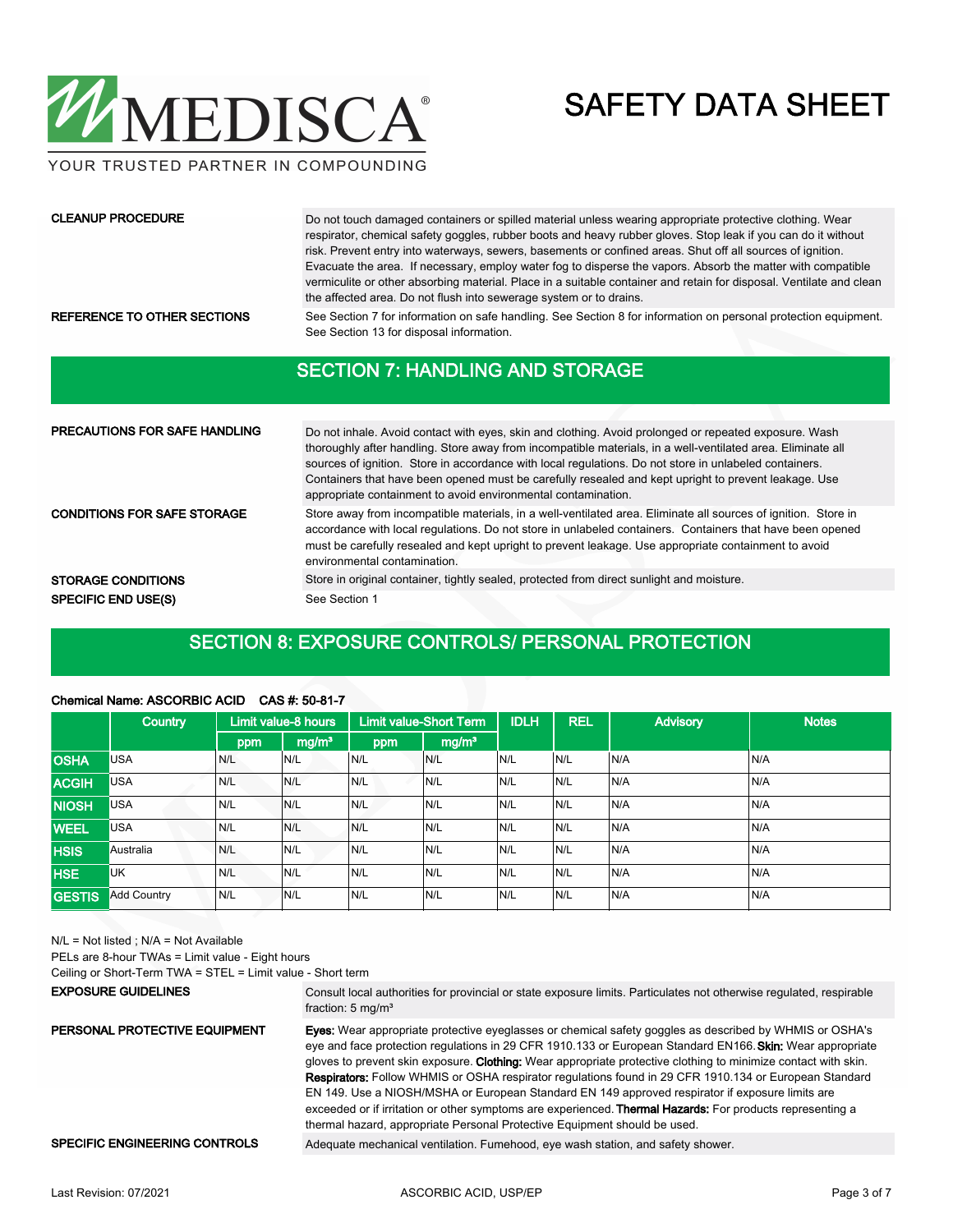

NOTES NOTES USP: ELV: Industrial: TWA 10 mg/m<sup>3</sup>

### SECTION 9: PHYSICAL AND CHEMICAL PROPERTIES

| <b>PHYSICAL STATE</b>                      | Solid |                                                                                                                                                                                |                                                      |  |                                      |  |                                                      |                               |  |
|--------------------------------------------|-------|--------------------------------------------------------------------------------------------------------------------------------------------------------------------------------|------------------------------------------------------|--|--------------------------------------|--|------------------------------------------------------|-------------------------------|--|
| <b>DESCRIPTION</b>                         |       | White or slightly yellow crystals or powder. On exposure to light it gradually darkens. In the dry state, is reasonably stable in air, but in<br>solution it rapidly oxidizes. |                                                      |  |                                      |  |                                                      |                               |  |
| <b>SOLUBILITY</b>                          |       | Freely soluble in water; sparingly soluble in alcohol; insoluble in chloroform, in ether, and in benzene.                                                                      |                                                      |  |                                      |  |                                                      |                               |  |
| <b>ODOR</b>                                |       | Odorless or almost odorless.                                                                                                                                                   |                                                      |  |                                      |  |                                                      |                               |  |
| <b>FLAMMABILITY</b>                        |       | May be combustible at high temperature                                                                                                                                         |                                                      |  |                                      |  |                                                      |                               |  |
| <b>AUTO-IGNITION</b><br><b>TEMPERATURE</b> |       | 660°C, 1220°F                                                                                                                                                                  | <b>BOILING POINT</b>                                 |  | Not available                        |  | <b>DECOMPOSITION</b><br><b>TEMPERATURE</b>           | >190°C, 374°F                 |  |
| <b>EVAPORATION RATE</b>                    |       | Not available                                                                                                                                                                  | <b>EXPLOSIVE LIMIT</b>                               |  | Not available                        |  | <b>FLASH POINT</b>                                   | Not available                 |  |
| log P<br>(OCTANOL-WATER)                   |       | $-2.15$                                                                                                                                                                        | <b>LOWER FLAMMABLE/</b><br><b>EXPLOSIVE LIMIT(S)</b> |  | Not available                        |  | <b>MELTING/FREEZING</b><br><b>POINT</b>              | >190°C, 374°F<br>(decomposes) |  |
| <b>ODOR THRESHOLD</b>                      |       | Not available                                                                                                                                                                  | <b>OXIDIZING PROPERTY</b>                            |  | Not available                        |  | pH                                                   | $2.1 - 2.6(5%)$               |  |
| <b>RELATIVE DENSITY</b><br>$(WATER = 1)$   |       | Not available                                                                                                                                                                  | <b>SPECIFIC GRAVITY</b>                              |  | 1.65                                 |  | <b>UPPER FLAMMABLE/</b><br><b>EXPLOSIVE LIMIT(S)</b> | Not available                 |  |
| <b>VAPOR DENSITY</b><br>$(AIR = 1)$        |       | Not available                                                                                                                                                                  | <b>VAPOR PRESSURE</b>                                |  | $< 0.0000001$ kPa<br>$(25^{\circ}C)$ |  | <b>VISCOSITY</b>                                     | Not available                 |  |

The physical data presented above are typical values and should not be construed as a specification.

### SECTION 10: STABILITY AND REACTIVITY

| <b>REACTIVITY</b>                                 | Not established.                                                                           |  |  |  |  |
|---------------------------------------------------|--------------------------------------------------------------------------------------------|--|--|--|--|
| <b>CHEMICAL STABILITY</b>                         | Stable under recommended storage conditions.                                               |  |  |  |  |
| <b>INCOMPATIBLE MATERIALS</b>                     | Strong oxidants. Alkalies. Iron. Copper. Strong bases. Metals.                             |  |  |  |  |
| <b>HAZARDOUS DECOMPOSITION</b><br><b>PRODUCTS</b> | Toxic fumes of carbon monoxide, carbon dioxide, nitrogen oxides and other gases may occur. |  |  |  |  |
| <b>HAZARDOUS POLYMERIZATION</b>                   | Will not occur.                                                                            |  |  |  |  |
| POSSIBLITY OF HAZARDOUS<br><b>REACTION</b>        | Not established.                                                                           |  |  |  |  |
| <b>CONDITIONS TO AVOID</b>                        | Moisture, sunlight and extreme temperatures.                                               |  |  |  |  |

## SECTION 11: TOXICOLOGICAL INFORMATION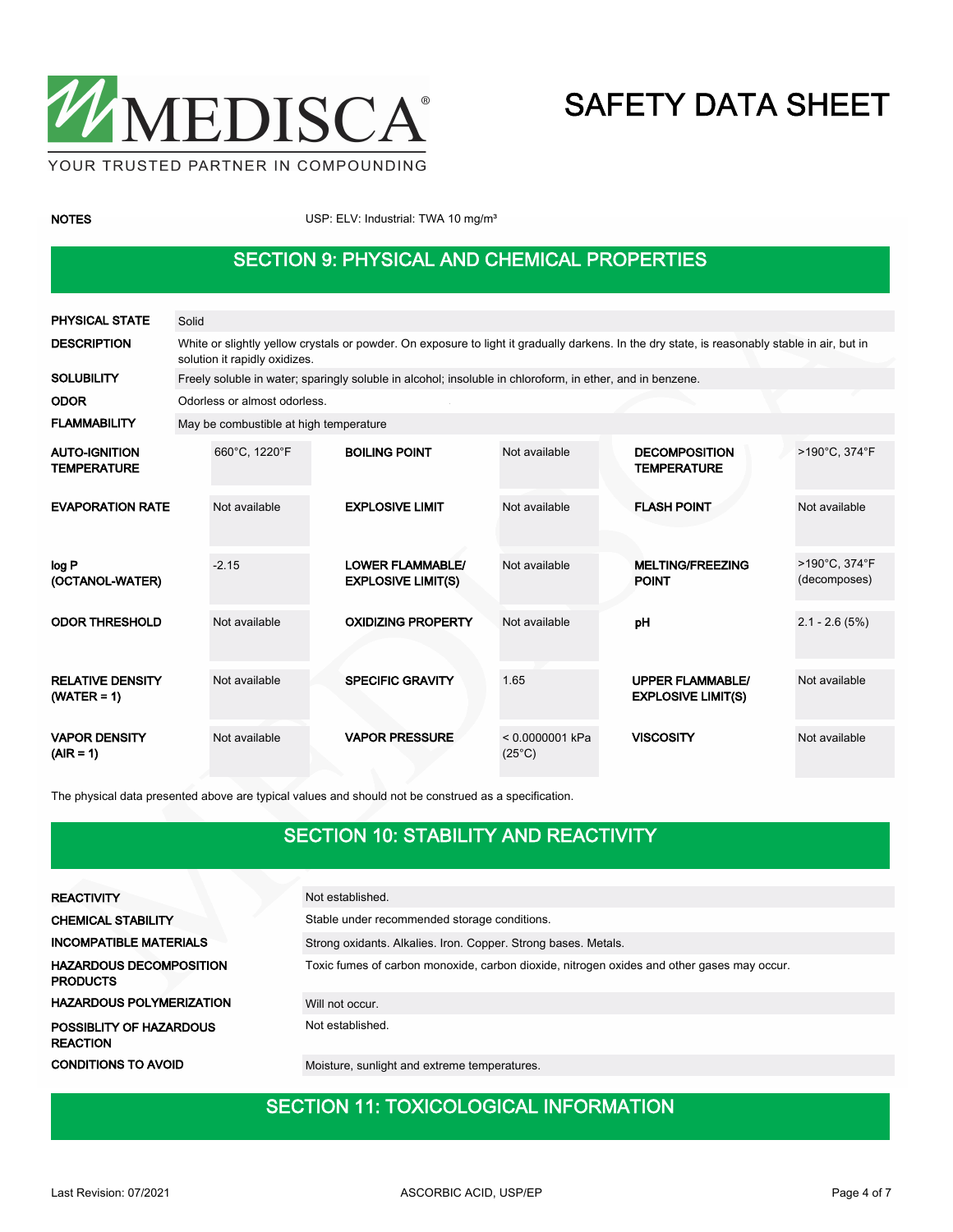

Oral: Rat: LD50: (mg/kg): 11900 Dermal: Rabbit: LD50: (mg/kg): Not available Inhalation: Rat: LC50: (mg/L/4hr): Not available ACUTE TOXICITY Based on available data, the classification criteria are not met. Irritancy test: Result: Non-irritant. Species: Rabbit; Organ: Skin SKIN CORROSION/IRRITATION Based on available data, the classification criteria are not met. Irritancy test: Result: Non-irritant. Species: Rabbit; Organ: Eyes SERIOUS EYE DAMAGE/EYE IRRITATION RESPIRATORY SENSITIZATION Due to lack of data the classification is not possible. SKIN SENSITIZATION Due to lack of data the classification is not possible. Due to lack of data the classification is not possible. Results of genotoxicity tests are mixed. Results of genotoxicity tests in vivo are negative. No tests in germ cells. GERM CELL MUTAGENICITY CARCINOGENICITY OSHA ASCORBIC ACID is not listed. NTP ASCORBIC ACID is not listed. IARC ASCORBIC ACID is not evaluated. This product does not contain any chemicals known to the State of California to cause cancer, birth defects, or any other reproductive harm. California Proposition 65 ADDITIONAL CARCINOGENICITY INFORMATION Based on available data, the classification criteria are not met. REPRODUCTIVE TOXICITY **Based on available data, the classification criteria are not met.** SPECIFIC TARGET ORGAN TOXICITY - Based on available data, the classification criteria are not met. SINGLE EXPOSURE **SPECIFIC TARGET ORGAN TOXICITY -** Based on available data, the classification criteria are not met. REPEATED EXPOSURE ASPIRATION HAZARDS Based on available data, the classification criteria are not met. Not expected to present a significant hazard under anticipated conditions of normal use. Symptoms related to the physical, chemical, and toxicological characteristics: Nausea. Vomiting. Diarrhea. Cramps. Flushing. Headache. Lower back or side pain. Increased urination. Delayed and immediate effects of exposure: Tolerance. Dependence. Withdrawal scurvy. Kidney stones. Cross sensitivity: Persons sensitive to sodium ascorbate may be sensitive to this material also. Medical conditions aggravated by exposure: Hyperoxaluria. Iron overload conditions. G6PD deficiency. Vitamin B12 deficiency. SIGNS AND SYMPTOMS OF EXPOSURE POTENTIAL HEALTH EFFECTS Inhalation May be harmful if inhaled. May cause respiratory tract irritation. Ingestion May be harmful if swallowed. May cause mild digestive tract irritation. Skin May be harmful if absorbed through skin. May cause skin irritation. Eyes May cause transient eye irritation.

### SECTION 12: ECOLOGICAL INFORMATION

**TOXICITY** 

EC50: 48 Hr: Crustacea: (mg/L): Not available LC50: 96 Hr: Fish: (mg/L): Not available EC50: 72 or 96 Hr: Algae (or other aqua plants): (mg/L): Not available

PERSISTENCE AND DEGRADABILITY Not available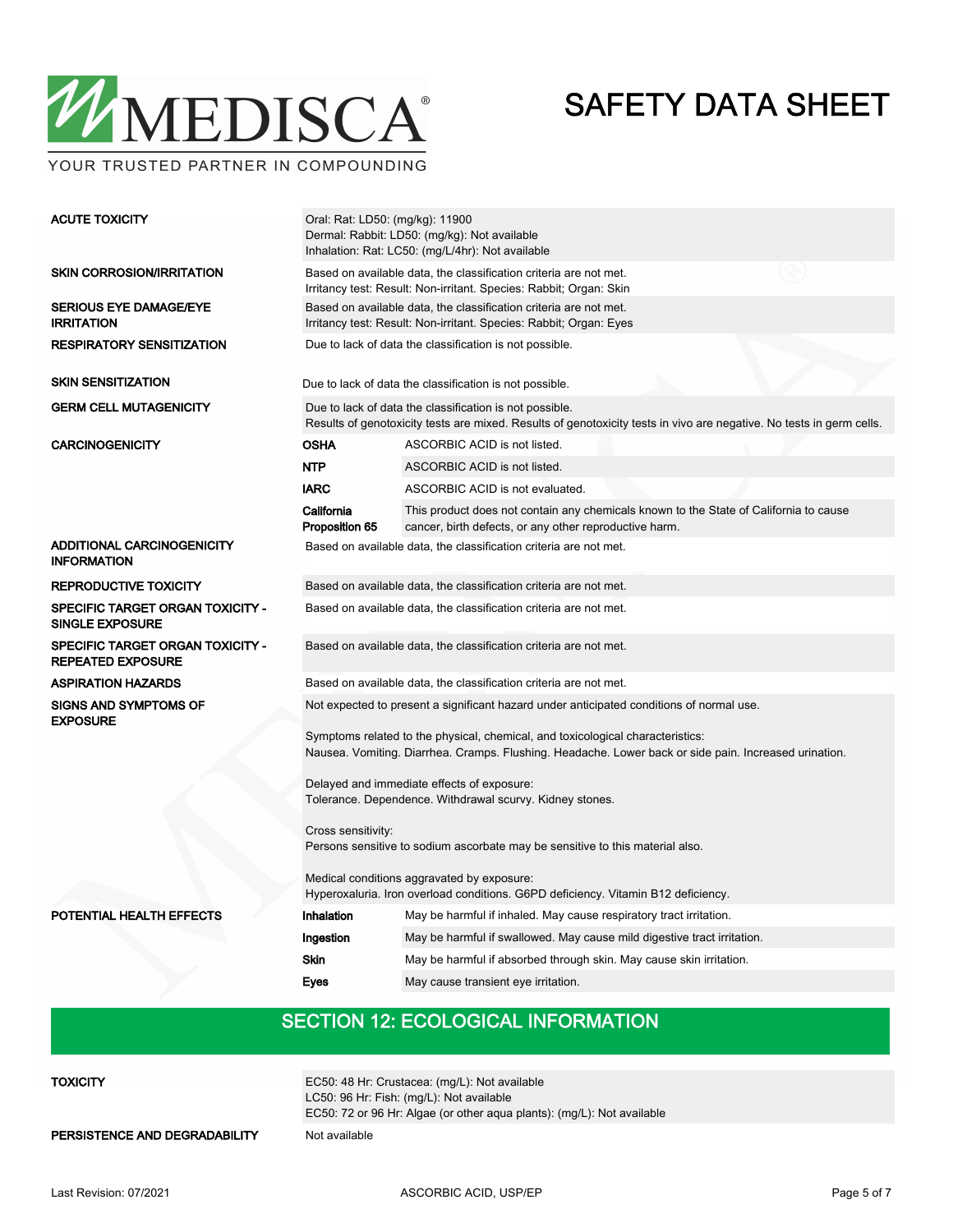

| <b>BIOACCUMULATIVE POTENTIAL</b> | Low: $LogPow: -2.15$                                                           |  |  |  |
|----------------------------------|--------------------------------------------------------------------------------|--|--|--|
| <b>MOBILITY IN SOIL</b>          | Water solubility: $333$ g/L ( $20^{\circ}$ C)<br>4.00E+05 mg/L $(40^{\circ}C)$ |  |  |  |
|                                  | Henry's Law Constant: 4.07E-08 atm-m <sup>3</sup> /mole (25°C)                 |  |  |  |
| <b>OTHER ADVERSE EFFECTS</b>     | Not available                                                                  |  |  |  |

This product is not intended to be released into the environment.

### SECTION 13: DISPOSAL CONSIDERATIONS

WASTE DISPOSAL **Dispose of in accordance with federal / local laws and regulations**. Avoid release into the environment.

### SECTION 14: TRANSPORT INFORMATION

| UN PROPER SHIPPING NAME                             | Not dangerous good |
|-----------------------------------------------------|--------------------|
| UN NUMBER                                           | Not applicable     |
| <b>CLASS</b>                                        | Not applicable     |
| <b>PACKING GROUP</b>                                | Not applicable     |
|                                                     |                    |
| <b>AUSTRALIA</b>                                    |                    |
| <b>HAZCHEM</b>                                      | Not applicable     |
|                                                     |                    |
| EU                                                  |                    |
| TRANSPORT IN BULK ACCORDING TO                      | Not listed         |
| ANNEX II OF MARPOL 73/78 AND THE<br><b>IBC CODE</b> |                    |
|                                                     |                    |
| <b>ENVIRONMENTAL HAZARDS</b>                        | Not available      |
| <b>SPECIAL SHIPPING INFORMATION</b>                 | Not applicable     |
|                                                     |                    |

### SECTION 15: REGULATORY INFORMATION

#### UNITED STATES REGULATIONS

| <b>Chemical Name</b><br>& CAS | <b>CERCLA</b><br><b>40 CFR</b><br>Part 302.4 | <b>SARA (Title III)</b><br><b>40 CFR</b><br>Part 372.65 | Appendix A | EPA 40 CFR Part 355 | Appendix B   Pennsylvania | Right-to-know<br>New Jersey |     | California<br>Prop 65 |
|-------------------------------|----------------------------------------------|---------------------------------------------------------|------------|---------------------|---------------------------|-----------------------------|-----|-----------------------|
| ASCORBIC ACID 50-81-7         | N/L                                          | N/L                                                     | N/L        | N/L                 | N/L                       | N/L                         | N/L | N/L                   |

N/L = Not Listed; X = Listed

### AUSTRALIAN REGULATIONS

| <b>Chemical Name</b><br>& CAS | <b>Poisons and Therapeutic</b><br><b>Goods Requlation</b> | <b>Therapeutic Goods</b><br>Act | Code of Practices -<br><b>Illicit Drug</b><br><b>Precursors</b> |  |
|-------------------------------|-----------------------------------------------------------|---------------------------------|-----------------------------------------------------------------|--|
| ASCORBIC ACID 50-81-7         | N/L                                                       | N/L                             | N/L                                                             |  |

N/L = Not Listed